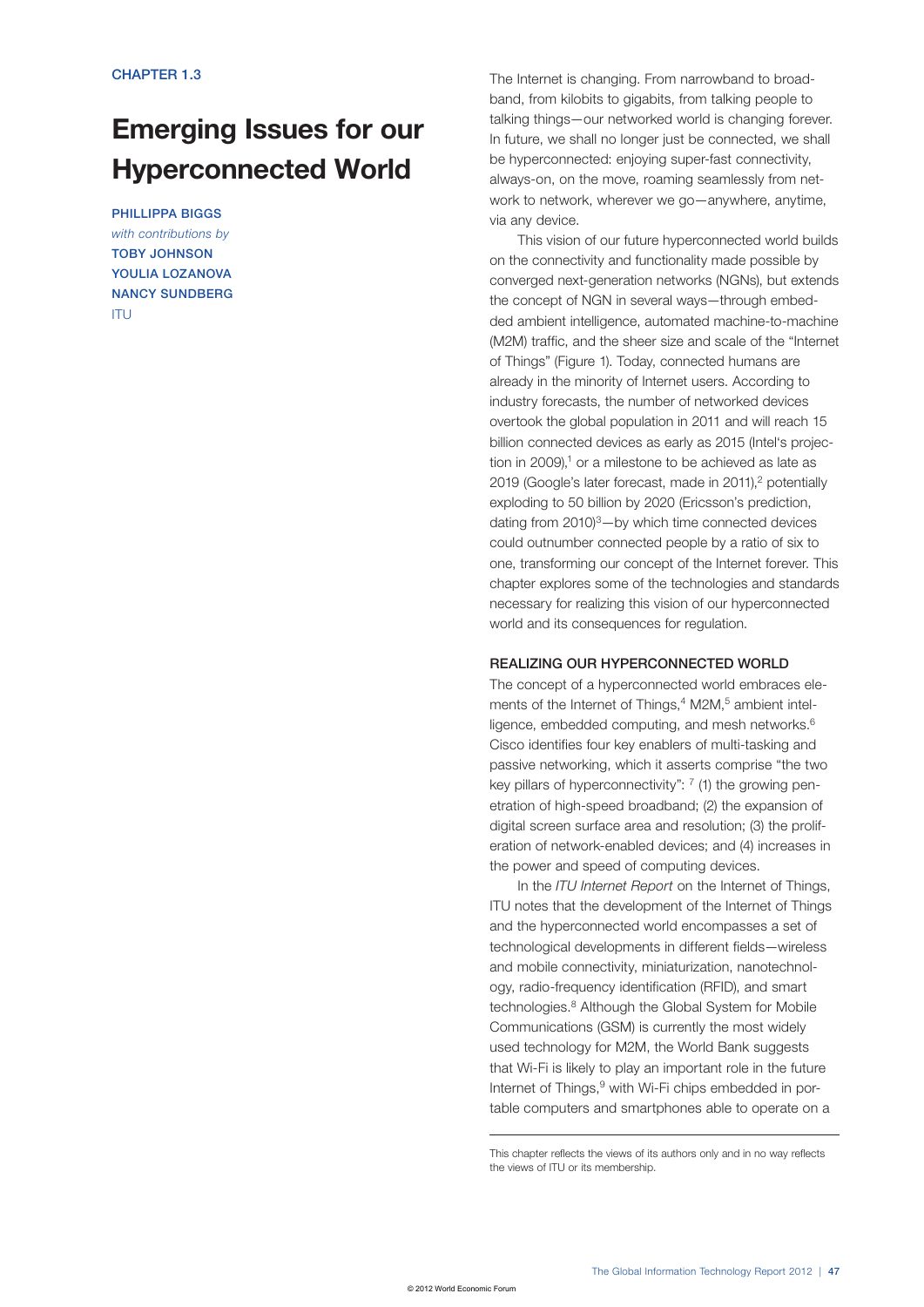

## Figure 1: Projected estimates of the number of Internet-connected devices

Sources: Compiled by ITU, for Intel: Higgenbotham, 2009; for Ericsson: Higgenbotham, 2010; for Google: Malas, 2011; for Cisco; Cisco, 2010; for GSMA: Mobile World Live, 2011.

license-exempt (unlicensed) basis,<sup>10</sup> and with the majority of upgrade costs lying with consumers rather than with the operators. Reportedly one in ten people around the world now use Wi-Fi.<sup>11</sup> Advances in these technologies, taken together, will help realize a miniaturized, embedded, automated Internet of connected devices communicating constantly and effortlessly (Figure 2).

Applications of the Internet of Things are far-reaching, especially when combined with other technologies such as sensor technologies, nanotechnology, or payment systems in the retail sector. Traditional appliances and devices—such as home appliances, vehicles, energy meters, and vending machines—are now entering the network. Perhaps future directions for our hyperconnected future are most readily illustrated with some practical examples.

In security and surveillance, commercial security cameras, nannycams, and petcams could transform the way in which objects and premises—as well as people, patients, and pets—are monitored. In the medical and healthcare sector, connecting up patients is being prioritized alongside connecting up digital health records that are accessible by different specialists, pharmacies, or associated health establishments. In the inventory, transport, and fleet management sectors, tracking and status applications are paramount for monitoring the location, status, and condition of stock and food shipments.

Another significant growth area is retail. Besides the integration of mobile banking services or credit card services into mobile phones, various wireless payment and special "contactless" technologies have been developed, which can now be embedded into mobile handsets.<sup>12</sup> For example, mobile operators in Japan and the Republic of Korea have integrated special circuit chips installed into mobile phones to provide payment systems for a number of years now.13 Some phones also have near field communications (NFC) chips that can be programmed to transfer small sums of money to contactless cash registers.14

# EXPLOSIVE GROWTH OF DATA

It is no longer the device or the connection that is most important—the data themselves are the new currency of our networked future. Data are now growing exponentially (Figure 3), with both stored and transmitted data showing strong expansion. According to some estimates, more data were created between 2008 and 2011 than in all history prior to 2008. The research consultancy IDC considers that, in 2010, the amount of data transmitted around the world exceeded 1 zettabyte for the first time, while estimating that the size of the digital universe now doubles every two years.15 Cisco is not so sure, and predicts that annual global IP traffic will only reach the zettabyte threshold (966 exabytes, or nearly 1 zettabyte) in 2015 (Figure 3).<sup>16</sup> Of note, Cisco projects that traffic from wireless devices will exceed Internet traffic from wired devices by 2015—in the hands of end-users, the future Internet looks wireless, mobile,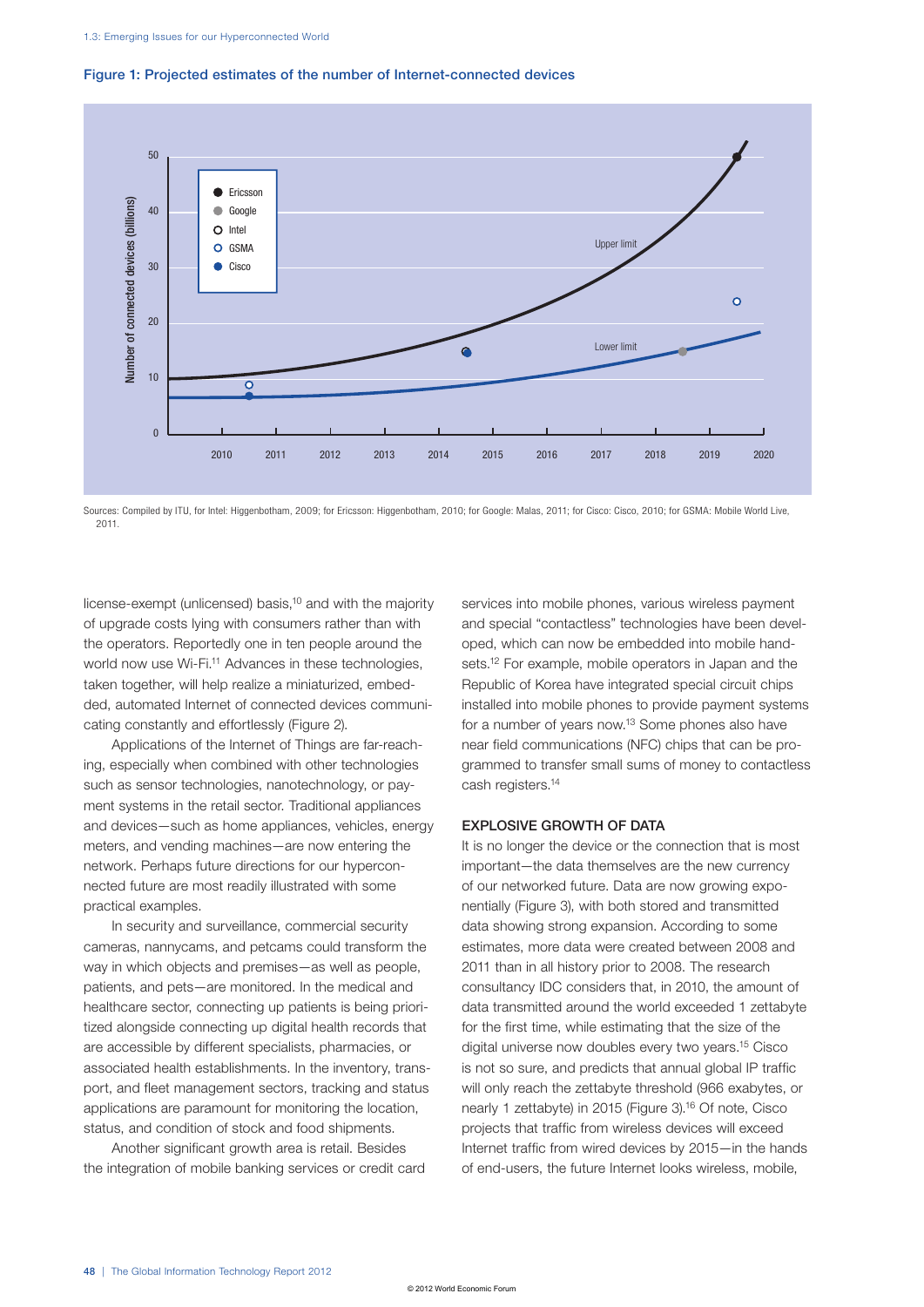



Source: ITU, 2005a.

## Figure 3: Explosive growth in data



Source: Cisco, 2011.

and portable, even if fiber networks remain essential in the transport layer of the Internet to accommodate such growth in data.

Factors driving this growth in data include the greater availability of hardware, falling marginal costs of digital reproduction (which are now close to zero),

automation, and easier digital delivery, with digital assets enjoying an extended lifespan online.<sup>17</sup>

In fact, unless investment in networks can keep up, we risk being overwhelmed by a data deluge: as one leading industry executive puts it, the current generation is the first generation where more data are not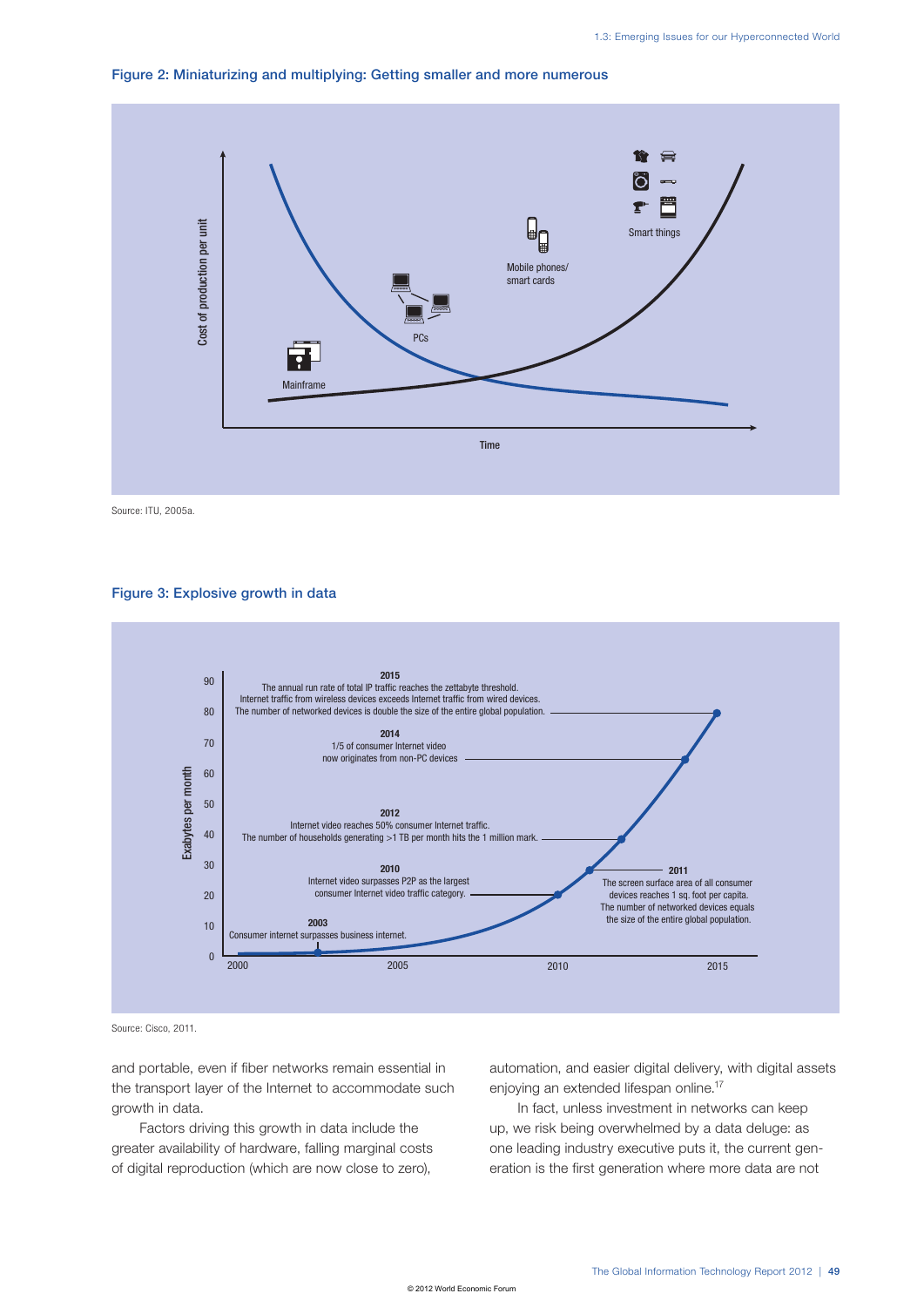

## Figure 4: Growth in theoretical throughput speeds and capacity, Mb/s

Source: ITU, with representative speeds cited from various sources: ITU (http://www.itu.int/dms\_pub/itu-t/oth/1D/01/T1D010000040003PDFE.pdf); GSMA (www.gsmamobilebroadband.com/about/); Cisco (Pinola and Pentikousis 2008).

Notes: Throughput speeds converted using log to the base 10. ADSL = Asymmetric Digital Subscriber Line, several versions; EV-DO = Evolution Data Only, several releases; HSDPA = High-Speed Downlink Packet Access; HSPA = High-Speed Packet Access; LTE = Long-Term Evolution; VDSL = Very-High-Bit-Rate Digital Subscriber Line;<br>WiMAX = Worldwide Interoperability for Microwave Access.

necessarily good.18 In any case, it is clear that significant new investments are needed in many forms of information infrastructure. For example, Gartner predicts that global hardware spending on data centers (including servers, storage, and enterprise data center networking equipment) will surpass US\$126.2 billion in 2015, up from US\$87.8 billion in 2010.19

Given such rapid growth in data traffic, in order to continue providing adequate levels of quality of service, telecommunications operators and service providers are adopting more stringent network management practices that include data restrictions, traffic throttling, filtering, and/or the use of data caps or thresholds. Once the cap is exceeded, a subscriber must purchase additional download volumes, or their access speed is reduced or service terminated for that month. Such practices have influenced debates over "net neutrality." These issues are increasingly likely to come to the fore if data traffic continues to grow at current rates.

Along with network and infrastructure investments, networked technologies are evolving rapidly to accommodate such massive growth in data. The most obvious development is perhaps in speed, with fixed fiber-to-thehome now capable of up to 100 Mb/s for consumers and up to 1 Gb/s for business. High-capacity wireless technologies have historically managed to achieve data rates and capacities of up to a tenth of the fastest equivalent wireline technology, with the latest data rates for

LTE amounting to some 5–12 Mb/s download, and some 2–5 Mb/s upload. Its theoretical maximum download speeds are much higher, at 300 Mb/s download and upload speeds of 75 Mb/s (Figure 4).

However, measuring technological progress in terms of speed and data capacity alone is too simplistic—technological progress is transforming the way we live.

## REGULATORY CONSEQUENCES

The impact of the Internet of Things promises to be more pervasive and far-reaching than merely convenient wireless payment systems, smart gadgets, and Internetenabled devices (Box 1). The embedded Internet will blur boundaries between economies, societies, and industries. Many industries (including energy, transport, financial services, healthcare, and media) now rely on integrated information technology (IT) systems and infrastructure to monitor, control, manage, and deliver their services. Integrating Internet connectivity into devices and things opens up new risks that information will be unintentionally put into the hands of people who should not have access to it. These risks—as well as opportunities—arise in determining who exactly knows what, who can access what, and who can communicate with which device, as well as the dissemination and use of different data across different sectors. This section goes on to review the changing role of regulators, as well as some of the key regulatory consequences of a hyperconnected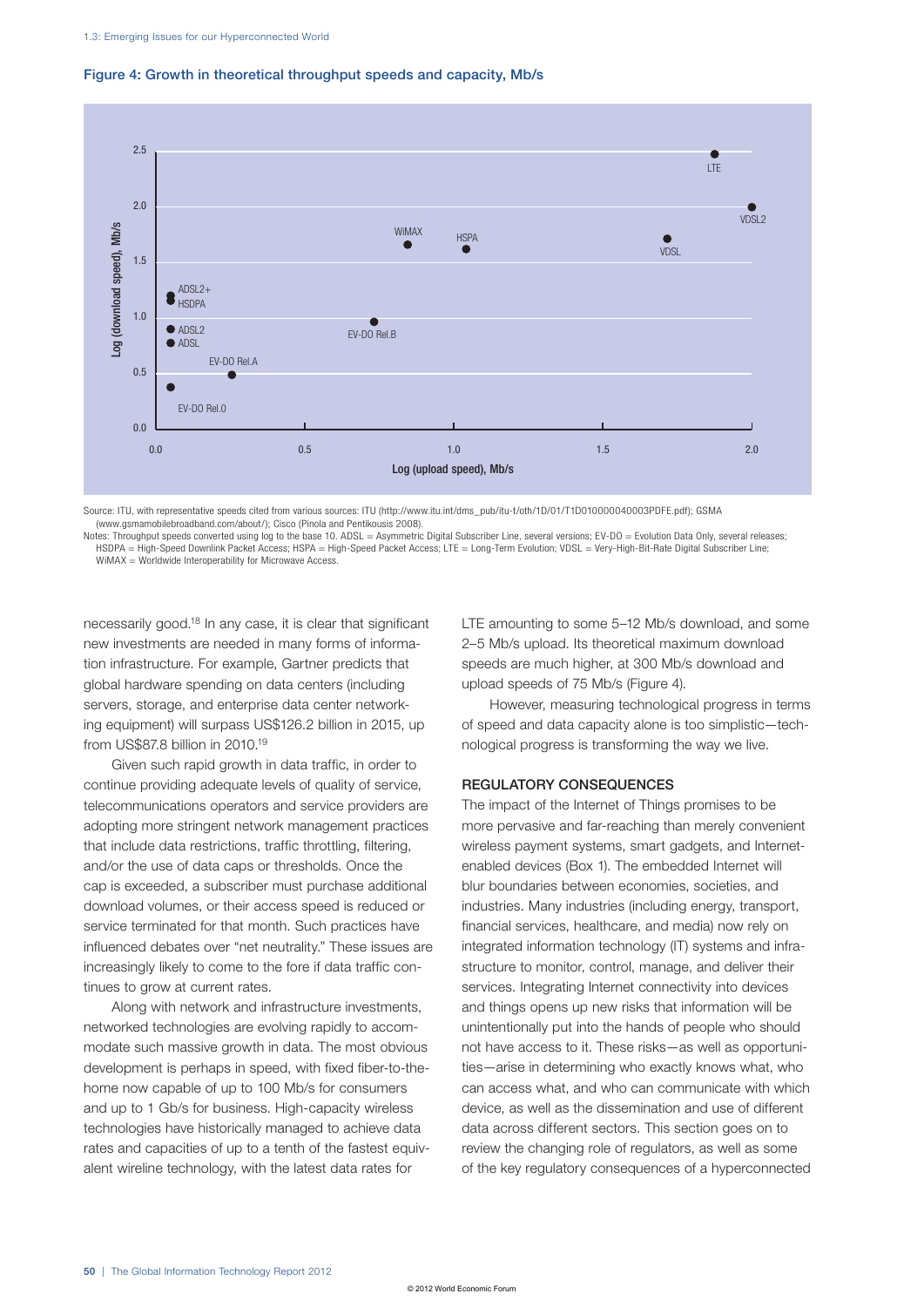ICT environment in open access and infrastructure-sharing, technical numbering and address issues, switching and roaming requirements, and net neutrality.

## The changing role of regulators

Perhaps the greatest overall impact of the hyperconnected world lies in transforming the role of regulators in a converged telecommunication environment. Establishing a separate telecommunication/ICT regulator has been the basis of the sector reform process in many countries. By the end of 2011, 158 separate regulators had been established worldwide, in around four-fifths of all countries around the globe. Every year, ITU hosts a Global Symposium for Regulators (GSR) to debate the issues transforming the ICT environment and to consider their impact on the regulatory environment, and publishes the outcomes of the GSR in the form of best practice guidelines.20

In recognition of the technological convergence taking place between infrastructure and content, many telecommunication regulators are now moving to adopt growing responsibilities over the regulation and monitoring of content and broadcasting (Figure 5). Some other countries have also moved to expand the mandate of the regulator to include information technology, broadcasting content, and/or spectrum management.

In 2010, 16 percent of all telecommunication/ICT regulators worldwide included regulation over broadcasting content within their mandate (with a few sharing that responsibility with a ministry). Although Internet content is not regulated in more than 44 percent of countries worldwide, regulation of Internet content lies within the mandate of some 13 percent of telecommunication/ICT regulators. Thirty percent of regulators include IT in their mandate; they share this responsibility with the ministry or other government bodies in 12 percent of these cases.21

As the Internet becomes embedded in many more everyday objects, some observers suggest that the role of ICT regulators in a converged ICT environment will be far more pervasive and touch on many more facets of our hyperconnected lives than just competitive market structure, network interconnection, pricing, and consumer protection. The advent of high-speed networks and new kinds of content creates an important leadership role for government policymakers and ICT regulators in stimulating the demand for broadband and in promoting investment in infrastructure.22 In fact, ICT regulators may become indirectly involved in many more spheres of influence, reflecting the involvement of ICT infrastructure and services in many aspects of our daily lives.

# Open access and infrastructure sharing

Open access approaches and infrastructure sharing are likely to be the foundations for future network

## Box 1: Contactless payments: Near field communication payments in Turkey

The World Bank's *ICT 4 Development Report 2012* (forthcoming) underlines the notion that growth in mobile money systems is built on a complex ecosystem spanning the mobile, retail, and financial sectors that are comprised of banks, mobile operators, the retail sector, policymakers, regulators, and consumers.

This is a point illustrated by the growth of near field communication (NFC) in Turkey. Turkish banks have embraced NFC enthusiastically as a form of wireless payment. With support from the Ministry and the Government of Turkey, and in conjunction with retailers, Turkish banks and mobile operators have promoted NFC as a quick, easy, and convenient way to pay for purchases. Operators and banks have launched consumer awareness campaigns to promote the advantages of this form of payment. They have been rewarded by consumer enthusiasm for the new technology, which has been deployed in many modern commercial shopping centers in large Turkish towns. It remains to be seen whether the success of NFC in Turkey can be replicated to the same extent elsewhere.

#### Source

World Bank, forthcoming; BBC 2011.

growth.23 Various different approaches have been adopted by national governments. A number of countries (e.g., Australia, Malaysia, Qatar, and Singapore) have embarked on the creation of entirely new national broadband networks (NBNs), which deploy fiber optic technology throughout the core network and, crucially, in the access networks that extend to end-customers. Investments in these networks are huge (e.g., Australia's NBN will cost \$A 43 billion, or US\$45 billion), which has led to the re-nationalization of infrastructure in some countries in order to obtain economies of scale and preferential government borrowing rates.

Other countries (e.g., in Europe) are trying to work within existing regulatory frameworks to find means of improving investment incentives for network operators while maintaining competitive supply.<sup>24</sup> These strategies involve lightening the regulatory requirements on dominant operators (or those with significant market power) as a support or reward for the development of ubiquitous broadband networks.

Developing countries that lack the public funds to support a full NBN, as well as those with no existing privately owned fixed network infrastructure, can pursue various hybrid solutions (e.g., Tanzania and Mozambique). These initiatives usually involve public investment (typically in the form of low-interest loans) in a fiber backbone network, coupled with various forms of support and encouragement for privately funded access networks using a range of technologies (such as W-CDMA or Wideband Code Division Multiple Access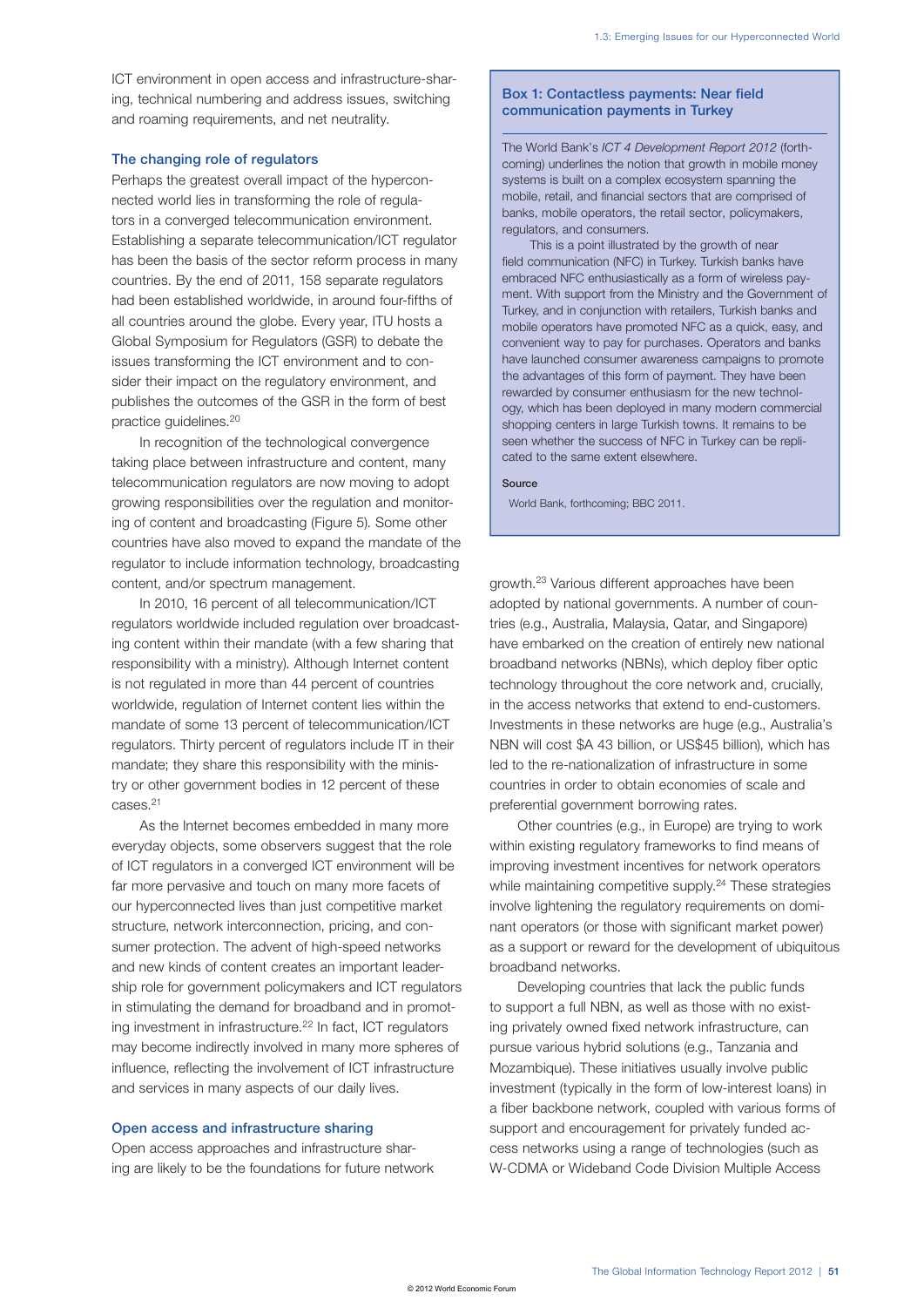

## Figure 5: Converged regulation: The mandates of regulators, 2010

Source: ITU World Telecommunication/ICT Regulatory Database; ITU, Forthcoming.

Evaluation; HSDPA, or High-Speed Downlink Packet Access; and WiMAX, or Worldwide Interoperability for Microwave Access, for example).

Whichever strategy is adopted, open access usually means that all suppliers, whether in horizontal or vertical markets, are able to obtain access to the new network facilities on fair and equivalent terms. The definition of open access varies from country to country, depending on the regulatory model adopted; the terms and conditions of access clearly vary. Nevertheless, open access is essential to avoid monopolistic frameworks and is generally required wherever there are economic bottlenecks preventing competitive supply. However, open access is progressively less important moving up the infrastructure layers, provided that it is available at the lower layers and there is sufficient incentive in its regulation to encourage investment in infrastructure.25

## Numbering and addressing issues

Given the massive growth forecast for connected devices, numbering and addressing issues could become a major concern in providing all these network-enabled devices with their own addresses. In a future where many consumer equipment and electronic devices will need connectivity and hence their own identifiers (although not necessarily their own Internet addresses), some stakeholders envisage a need for greater and better numbering resources (others argue that this is not a problem at present, as most M2M applications currently use GSM).

Potential shortages in address space through full allocation (but not necessarily use) of Internet Protocol version 4 (IPv4) addresses (for example, triggered by the allocation of the two last blocks of remaining IPv4 address space on February 1, 2011) could be averted in the long run by the transition to Internet Protocol version 6 (IPv6).26 Introducing IPv6 will take the address space from around 4 billion  $(2^{32}$  or 4,294,967,296 addresses) to 128-bit addresses, so the new address space supports  $2^{128}$  or a total of 3.4  $\times$  10<sup>38</sup> addresses, enough for a trillion tags to be assigned every day for a trillion years. Opinions are divided about how much of a problem shortages in IPv4 address space are likely to pose. Some observers see this as a major issue that requires transition to IPv6 as a matter of urgency; others argue that greater use of network address translation (NATing) and more efficient use of IPv4 address space (e.g., such as recovering unused IPv4 addresses) will permit continued expansion of the IPv4 space, including for mobile devices.27

However, some countries and some regulators are not yet making adequate investments in capacity building or preparedness for the IPv6 transition, while mobile networks may not yet be IPv6-enabled (and they are unlikely to be so for some time yet). According to Detecon, this could amount to the digital equivalent of a fault line running through the future Internet of Things, between its wireline and wireless halves. Detecon identifies four possible options for resolving this issue: (1) extending the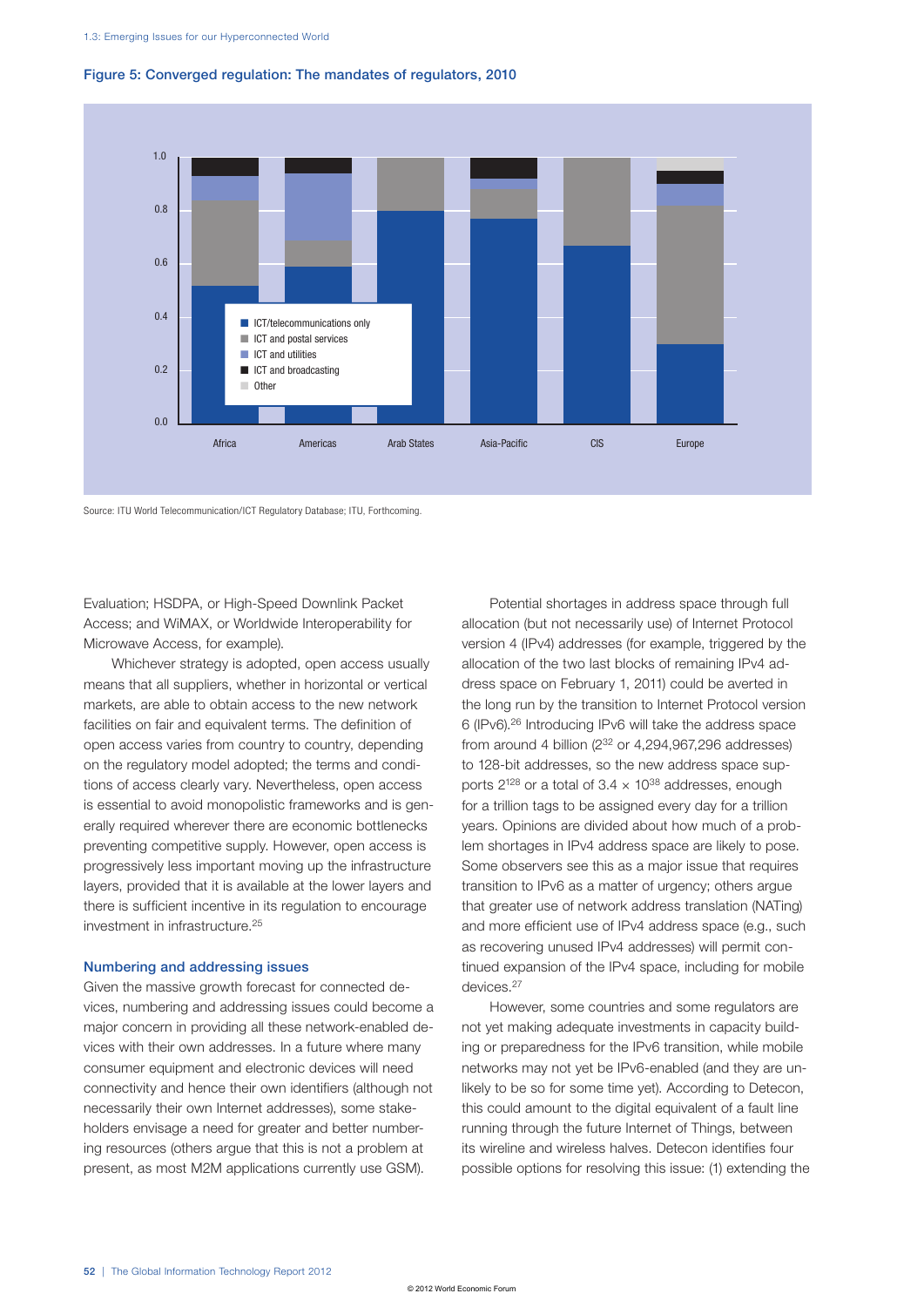existing mobile numbering range; (2) using a new mobile numbering range; (3) using an international mobile numbering range; and (4) using internal network numbers.<sup>28</sup>

Significant issues surround access and digital identity management more broadly. Today's secure numbering system means that, bar an erroneous wrong number, callers can be relatively confident that a message left on an answering machine should reach the intended recipient. In connecting up objects such as webcams, we may be confident we have accessed the right webcam to monitor our children at school or doing their homework at home remotely, but who else may also be able to access it?

## Switching and roaming issues

Various issues arise with regard to switching and roaming. With regard to switching, M2M applications are often bound to a mobile operator for the device lifetime, mainly because: (1) M2M terminals are currently mainly based on GSM technology; (2) only operators can get E.212 (or international mobile subscriber identity—IMSI) numbers; and (3) regulators do not require the portability of IMSIs. This means that the mobile operator is at an advantage when clients want to negotiate a switch from one operator to another, or even in negotiating new rates. For large numbers of devices distributed all over a country (region or continent), switching subscriber identity module (SIM) cards to migrate devices from one mobile operator to another is simply not an option (Box 2).

With regard to roaming, many M2M applications (e.g., wireless payment systems) rely on full international mobile coverage. Providers cannot always negotiate competitive regional or global roaming solutions (for both the M2M application provider and the mobile operator) and often use intermediaries. This leaves intermediaries in a stronger negotiating position (regarding rates, etc.) than either the M2M application provider or mobile operator. There is a potential role for regulators here in considering whether intervention is necessary, and potentially in negotiating roaming requirements and rate interventions.

## Net neutrality

Given the explosive growth in data, regulators are likely to become increasing concerned with traffic management practices. The ITU *GSR11 Discussion Paper* "Open Access and Regulation in the Digital Economy" identifies the main aspects of net neutrality as traffic management, transparency, non-discrimination, and potential differentiation between price and quality of service in traffic management.29 Currently, many regulators are launching public consultations and investigations into traffic throttling practices, but many have stopped short of intervening, with most regulators content to call for greater transparency and disclosure in the industry's best interests to safeguard consumers. For example,

# Box 2: M2M applications in the Netherlands

In 2010, Logica was commissioned by the Dutch Ministry of Economic Affairs to examine the technical solutions to the problem of migrating M2M providers for clients with large numbers of M2M devices. This poses a major logistical problem, where the thousands or tens of thousands of M2M devices are distributed all over the country, sometimes in hard-to-reach places.

After extensive study, Logica concluded that number portability does not work for SIM cards, because the first five or six digits of an IMSI number (which conforms to ITU numbering standard E.212) are operator-specific, so in order to change operators, the IMSI numbers would have to change. Logica suggests that remotely updating IMSI numbers on SIM cards is another technical possibility, but there are no standardized solutions for this, only proprietary ones.1 Instead, Logica identified a regulatory solution whereby large-scale M2M deployments could use their own SIM cards carrying their own IMSI and cryptographic parameters, so it is no longer necessary to change the data on the SIM-card, the solution used by some Mobile Virtual Network Operators (MVNOs) today.

#### Source

van der Berg, 2010.

the European Commission (EC) policy on net neutrality published in April 2011, *The Open Internet and Net Neutrality in Europe,*30 calls for greater disclosure of traffic management practices to ensure that consumers are well informed (Table 1). The EC recognizes that traffic management is necessary to ensure the smooth flow of Internet traffic, particularly when there is network congestion—which looks increasingly likely to arise, given current growth rates in data traffic.

With regard to data, the assets at risk in a smart society include not only the networks, but also data and information assets (including customer identities and records). For example, the Ponemon Institute estimates that the cost of a data breach rose from US\$6.8 million in 2009 to US\$7.2 million in 2010, with the average cost per compromised record in 2010 reaching US\$214,<sup>31</sup> up 5 percent from US\$204 in 2009.<sup>32</sup> Information will be abundant and everywhere, but can we learn to live with such abundance—are we information-rich or information-overloaded? If we can learn to live with the data deluge, the prospects of personalized services tailored to customers and their search behavior offer tantalizing possibilities.

It is not just data breaches that are of concern: the data we willingly give away about ourselves are of equal concern in the web that never forgets—where instant status updates, sharing via retweets, and cascading distribution of information in online feeds are common. The speed with which we work and communicate is accelerating, while the scale and distribution of our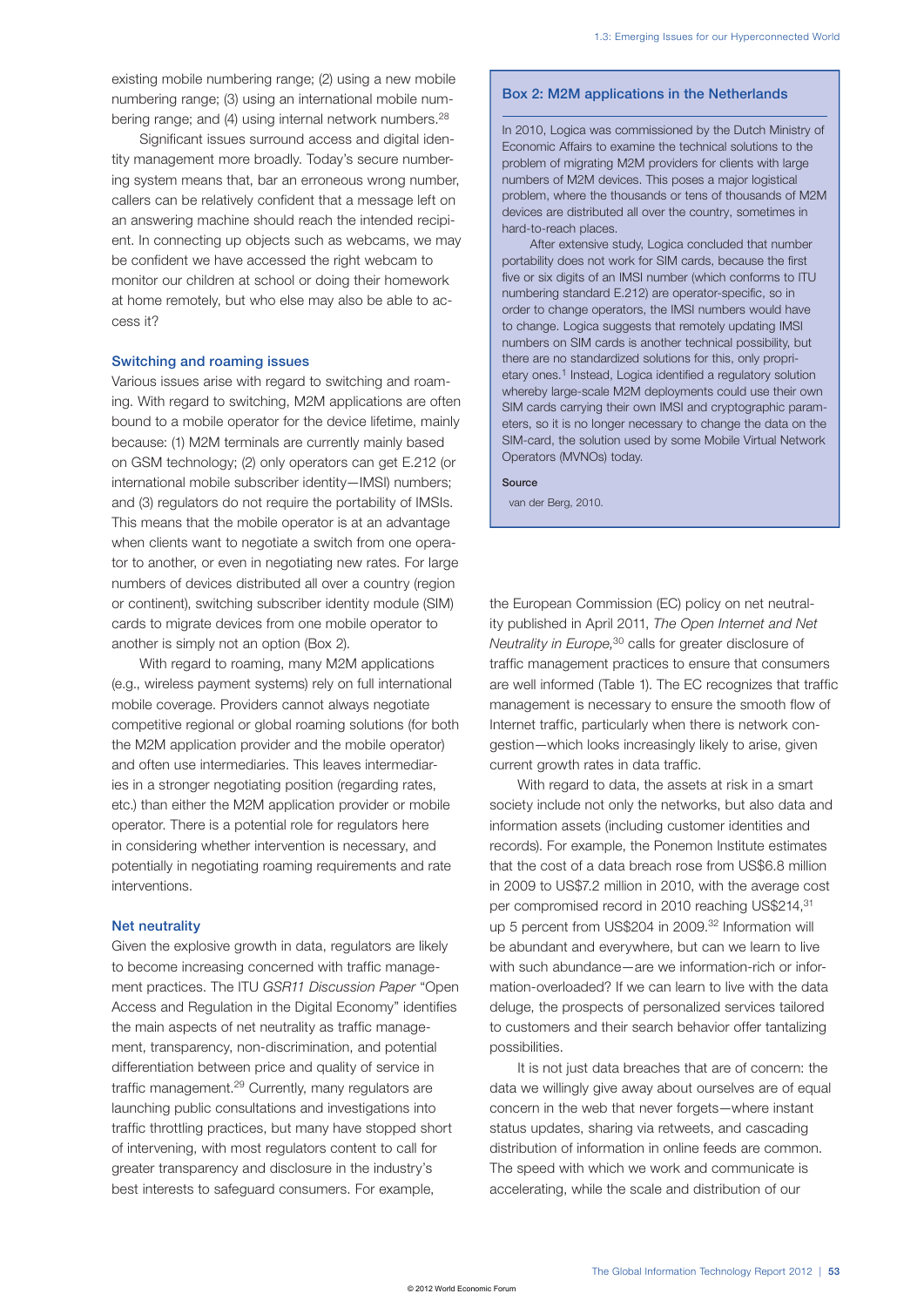## Table 1: Status of net neutrality initiatives in selected countries

| <b>Stage in process</b>   | Position along the spectrum (least to most stringent)                                                                      | Country                                                          |
|---------------------------|----------------------------------------------------------------------------------------------------------------------------|------------------------------------------------------------------|
| No consultation           | Considered net neutrality, but found no problems requiring a<br>consultation and subsequent rule; will continue to monitor | Denmark<br>Germany<br>Ireland<br>Portugal                        |
|                           | Non-binding neutrality guidelines                                                                                          | Norway                                                           |
| In consultation stage     | Information gathering on current practices to potentially<br>establish rules                                               | Italy                                                            |
|                           | Transparency/disclosure rules proposed, but no traffic<br>management                                                       | United Kingdom                                                   |
|                           | Transparency/disclosure rules and traffic management/<br>non-discrimination rules proposed                                 | <b>Brazil</b><br>Sweden                                          |
| Rules/legislation adopted | Transparency/disclosure rules but no traffic management/<br>non-discrimination rules                                       | European Commission                                              |
|                           | Transparency/disclosure rules and traffic management/<br>non-discrimination rules                                          | Canada<br>Chile<br>France<br>Netherlands<br><b>United States</b> |

Source: Telecommunications Management Group, Inc., quoted in World Bank and infoDev, 2011.

real-time communications are growing. It seems unlikely that separate models of regulation for telecommunication and data protection can be sustained in our converged era—how can regulation evolve to keep up? The debacle over the launch of Google Buzz and ongoing concerns over privacy settings on Facebook are already highlighting gaps in a converged regulatory environment.

## STANDARDS AND INTEROPERABILITY IN A NETWORKED WORLD

In a hyperconnected world of so many networked devices, identification, interoperability, performance standards, and communication protocols are clearly essential to ensuring that different devices and systems can communicate across different networks.

The Internet of Things will contain billions of objects that must be uniquely identified, a challenge for which there is, so far at least, no internationally agreed solution. A unique identification scheme is probably the biggest challenge of the Internet of Things. Some identification schemes for identifying objects are based on bar codes. Other schemes are under development to address the needs of specific applications. ITU has launched an Internet of Things Global Standards Initiative, enabling experts to come together physically to conduct standards-based development work. For example, ITU-T Study Groups 11 and 13 are studying architectures and testing requirements for networks using tag-based identification, while ITU-T Study Group 17 is studying the security and privacy of tag-based identification mechanisms.

One of the biggest issues in identity management today is that identifiers used in one network might not be understandable or usable in another network. In the Internet of Things, consumers are likely to want to use different objects across multiple kinds of heterogeneous networks, which will need the identities of things to be "federated" or capable of being translated accurately and recognized by different networks.

The solution to this challenge does not necessarily involve a single global identity for a device on a network. Rather, a "zoo" or collection of associated identities as exists today—may continue. For example, in some domains, an identity may be just an email address. In other areas, such as social networks, an identity is far more complex and more loaded. It may include a real name and links to other people. Some identities may be created temporarily (such as those used for tracking people at a conference, for example, or those used for contractors working within companies). Mapping identities like these together to make them interoperable, while accommodating privacy and security concerns, is a vital part of identity management.

Indeed, connecting up many different kinds of object to the Internet may present one of the greatest standardization challenges yet. Sectors likely to be touched by the need for standardization include e-health, e-government, automotive, geo-information, remote sensing, home networking (including home automation), e-commerce, and even the mitigation of climate change.

As with any new area of standardization, one of the first important steps is to agree the scope of the work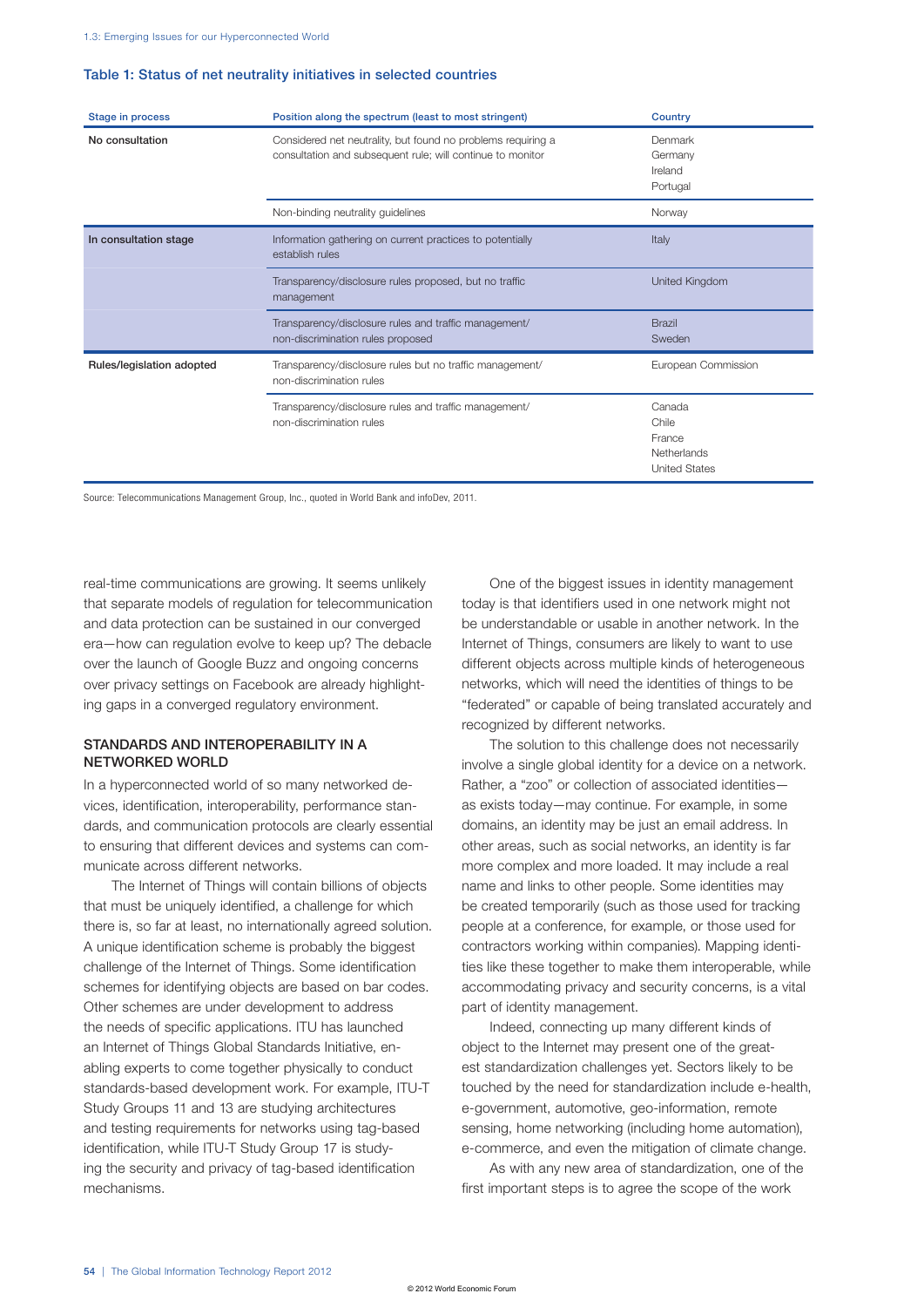- 9 World Bank and infoDev 2011.
- 10 ITU has designated the 2450 MHz and 5800 MHz bands for industrial, scientific, and medical (ISM) applications that "must accept harmful interferences." This is often interpreted to mean that they are considered unregulated. See *Frequently Asked Questions* on the ITU-R website, available at http://www.itu.int/ ITU-R/terrestrial/faq/index.html.
- 11 Wi-Fi Alliance N.D.
- 12 World Bank, Mobile Trends report, forthcoming, written by Michael Minges.
- 13 Terri and Hayashi 2007.
- 14 Perez 2011.
- 15 IDC 2011.
- 16 Cisco 2011.
- 17 See Denton 2011.
- 18 *Google Think Quarterly* 2011.
- 19 Telecompaper 2011.
- 20 See ITU's regulatory website, http://www.itu.int/ITU-D/treg/index. html, for details of the latest Global Symposium for Regulators, GSR-2011 (http://www.itu.int/ITU-D/treg/Events/Seminars/GSR/ GSR11/index.html), as well as previous GSR events, http://www. itu.int/ITU-D/treg/Events/Seminars/GSR/index.html.
- 21 ITU 2011a.
- 22 ITU 2011b.
- 23 This section is extracted from Rogerson 2011.
- 24 Rogerson 2011.
- 25 Rogerson 2011. D. Rogerson, taken from his speech at the GSR 2011.
- 26 See, for example, Middleton 2011.
- 27 See, for example, Arbor Net's discussion of IPv6 in relation to World IPv6 Day sponsored by the Internet Society (ISOC) in Malan 2011.
- 28 Detecon presentation on M2M, "Machine-to-Machine Communications (M2M) Creating a business enabling environment for one of the most promising growth markets." Personal communication.
- 29 Rogerson 2011.
- 30 European Commission 2011.
- 31 Messmer 2011.
- 32 Messmer 2010.

## **REFERENCES**

- BBC. 2011. *BBC Click,* November. Available at http://news.bbc.co.uk/2/ hi/programmes/click\_online/default.stm.
- Cisco. 2010. "Hyperconnectivity and the Approaching Zettabyte Era." Cisco White Paper, June 10. Available at http://www.cisco.com/ en/US/solutions/collateral/ns341/ns525/ns537/ns705/ns827/ Hyperconnectivity\_WP\_e-book.pdf.
- ———. 2011. "Entering the Zettabyte Era." *Cisco©Visual Networking Index,* June 10. Available at http://www.cisco.com/en/US/ solutions/collateral/ns341/ns525/ns537/ns705/ns827/VNI\_ Hyperconnectivity\_WP.html .
- Denton, A. 2011. "Intellectual Property Rights in Today's Digital Economy." *GSR11 Discussion Paper.* Geneva: ITU. Available at http://www.itu.int/ITU-D/treg/Events/Seminars/GSR/GSR11/ documents/05-Intellectual-property-E.pdf.

and standard terminology, so experts from across different disciplines can all use the same language. ITU's Internet of Things Global Standards Initiative aims to develop a work plan for Internet of Things standardization and the detailed standards or Recommendations necessary for the deployment of the Internet of Things on a global scale, taking into account the work done in other standards development organizations in areas such as M2M, network aspects of identification (NID), ubiquitous sensor networks (USN), machine-oriented communication, and the web of things, among other areas.

### **CONCLUSIONS**

We are moving toward an era of an embedded, ubiquitous, and invisible Internet. A hyperconnected world of communicating devices has consequences for us all in the way we live, as more and more of the everyday real world around us becomes reflected online. Status updates, location updates, changes in status or conditions: these will all become part either of what we know, or of what is known—or knowable—about us.

The outcome for our hyperconnected world might not necessarily be Big Brother, but it might not be far off either. Regulators and policymakers have a vital role to play at this point in time in establishing the *mores* and norms for the online world—in what is and is not acceptable and in developing principles and best practices going forward, so that the risks and opportunities of our hyperconnected world are managed appropriately to protect both consumers and citizens.

## **NOTES**

- 1 Higgenbotham 2009.
- 2 Malas 2011.
- 3 Higgenbotham 2010.
- 4 The concept of the Internet of Things was first referred to by Mark Weiser in his 1991 paper, "The Computer for the 21st Century." ITU has adopted the following working definition of the *Internet of Things* (as of August 2011): "In a broad perspective, the IoT can be perceived as a vision with technological and societal implications. From the perspective of technical standardization, the IoT can be viewed as a global infrastructure for the information society, enabling advanced services by interconnecting (physical and virtual) things based on, existing and evolving, interoperable information and communication technologies. Through the exploitation of identification, data capture, processing and communication capabilities, the IoT makes full use of things to offer services to all kinds of applications, whilst maintaining the required privacy."
- 5 ITU has recently established a new Focus Group on M2M service layer aspects at its TSAG. See ITU 2012; ITU-T. N.D.
- 6 ITU describes mesh networks as "A way to route data, voice and instructions between nodes. It allows for continuous connections and reconfiguration around blocked paths by 'hopping' from node to node until a connection can be established" in the glossary of ITU-D's *Trends in Telecommunication Reform 2009.* See ITU-D 2009.
- 7 Cisco 2010, p. 3.
- 8 ITU 2005a, 2005b.